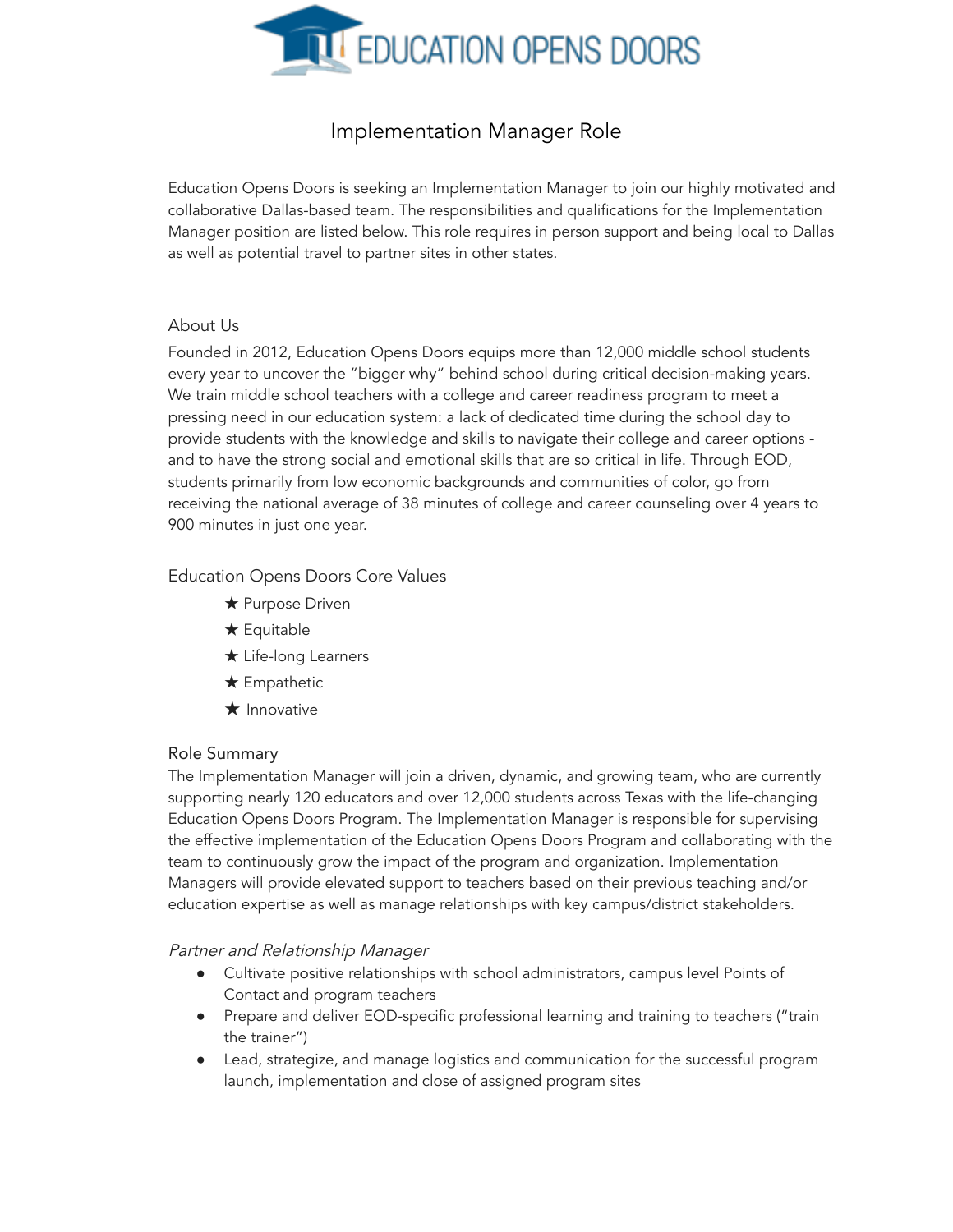

- Ensure pre/post surveys AND assessments for students and teachers are completed as part of the implementation process
- Actively support all EOD teachers and administrators in the use of our learning management system including hosting training, troubleshooting errors, etc.
- Conduct ongoing classroom check-ins (in-person and/or virtual) to track program fidelity and feedback/resources on the quarterly, monthly or weekly basis depending on the partners
- Provide meaningful, timely support to teachers throughout the academic year
	- Obtain feedback from teachers, students, administrators, and other stakeholders o Share feedback collect with Direct Service team and Digital Program Team
	- Drive program goals and results as directed by (Senior) Director of Programs
- Support (Senior) Director of Programs and Senior Director of External Affairs with retention and satisfaction of teachers, schools, and districts
	- o Own relationships with principals and/or campus level point of contacts post-hand off from the Partnerships Team to ensure they are regularly informed of campus implementation, progress and/or escalation
		- Focus on strategy, agenda creation, facilitation, and follow up on meetings
			- Share progress updates, data findings, escalation, etc.
			- Coordinate dates for Implementation Staff to come to campus for campus visits, observations, and or site visits
	- o Lean into relationship building and maintenance with campus level decision-makers to inform and influence partner retention/renewal strategy
- Lead meetings with stakeholders to nurture existing relationships and support External Affairs as needed
	- o Support Senior Director of External Affairs and/or Partnership Manager(s) with increasing Education Opens Doors presence in schools and districts
	- o Lean into the programmatic angle of thought partnership and strategy with the External Affairs and/or Partnerships Teams as needed

# Program and Team Support

- Collaborate with other Implementation Coordinator(s) and/or Implementation Manager(s) Team to continuously evaluate best practices and improve the implementation of the program alongside the (Senior) Director of Programs
	- o Own internal content creation, maintenance and elevation including but limited to:
		- Supporting and training Implementation Coordinators as needed
			- Internal onboarding in regards to making sure any staff in any department understand how the program works and how Direct Service roles operate
	- o Own external content creation, maintenance and elevation including but limited to:
		- Implementation Kick-Off Training for teachers
		- **·** Teacher Midyear Trainings as needed
		- Teacher LMS Update Training
	- o Own event planning and coordinating responsibilities as needed for site visits, focus groups, etc. as needed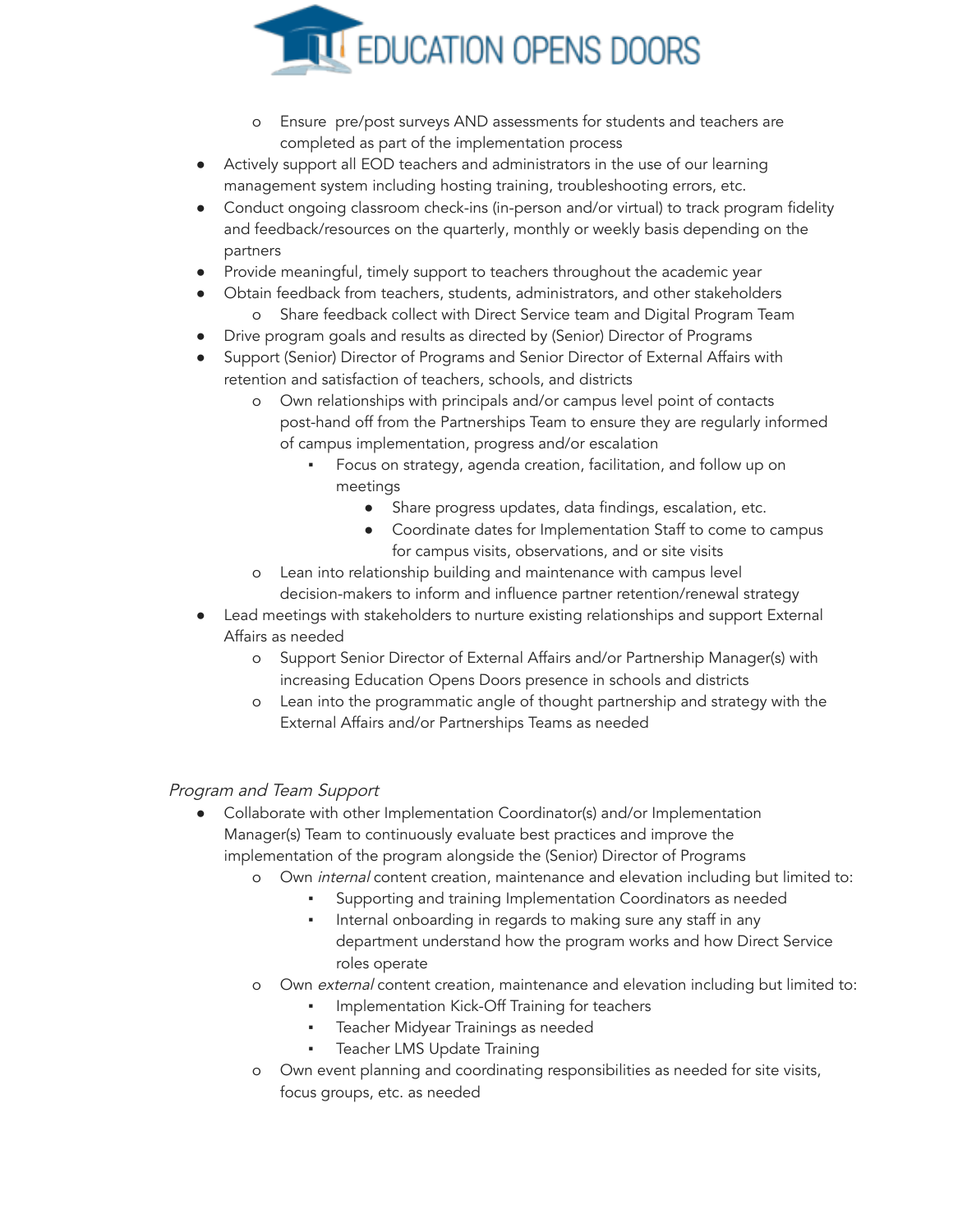

- Support EOD's culture of Advancement in the strategy, planning and execution of stakeholder site visits, events, and fundraisers as needed
	- o Be a go-to internal resource for the External Affairs and Leadership Team to support externally with EOD buy-in, Marketing, and serving as EOD Ambassador at events, conferences, etc.
- Co-lead and collaborate and on projects with the Digital Program Team to improve our data, curriculum and program including but not limited to:
	- o Provide elevated LMS and/or Helpdesk Support as needed
	- o Collect program data and support with data analysis process as needed
		- Use data to inform programmatic support of teachers and district level contacts/decision-makers
- Lean into programmatic thought partnership and strategy with the (Senior) Director of Programs as well as External Affairs and/or the Leadership Team as needed
- Support (Senior) Director of Programs with programmatic strategy based on teacher and campus caseload management
- Engage in a culture of life-long learning through setting diversity, equity and inclusion goals

# Required Qualifications

- 5+ full-time years working in a school setting or relevant experience (classroom, school administration, etc.)
	- o Demonstrated knowledge of teaching pedagogy, methods and approaches in supporting teachers in curriculum implementation
- Ability to navigate an independent work environment that embrace self-navigation and autonomy that takes initiative and can dive into the role with minimum supervision/guidance
- Lead internal and external meetings independently from strategy, agenda creation, facilitation, and follow up
- Demonstrate ability to interpret and apply data/metrics for program improvement and evolution
- Demonstrated ability to cross-collaborate and strategize across multiple teams/departments, internally and externally
- Demonstrated success in influencing and motivating adults
- Demonstrated success in building and sustaining meaningful community partnerships
- Strong organizational skills, including the ability to manage multiple projects independently
- Ability to produce quality work under tight deadlines with minimal oversight
- Excellent written and verbal communication skills across a variety of mediums
- Excellent presentation and facilitation skills
- Proficiency in the following software: Microsoft Office Suite, Zoom, Google Drive
- Availability to work occasional nights and weekends for external events

# Preferred qualifications

- 5+ Experience working as an educator or with educators
- 3+ Experience working in sales, customer service and/or or non-profit